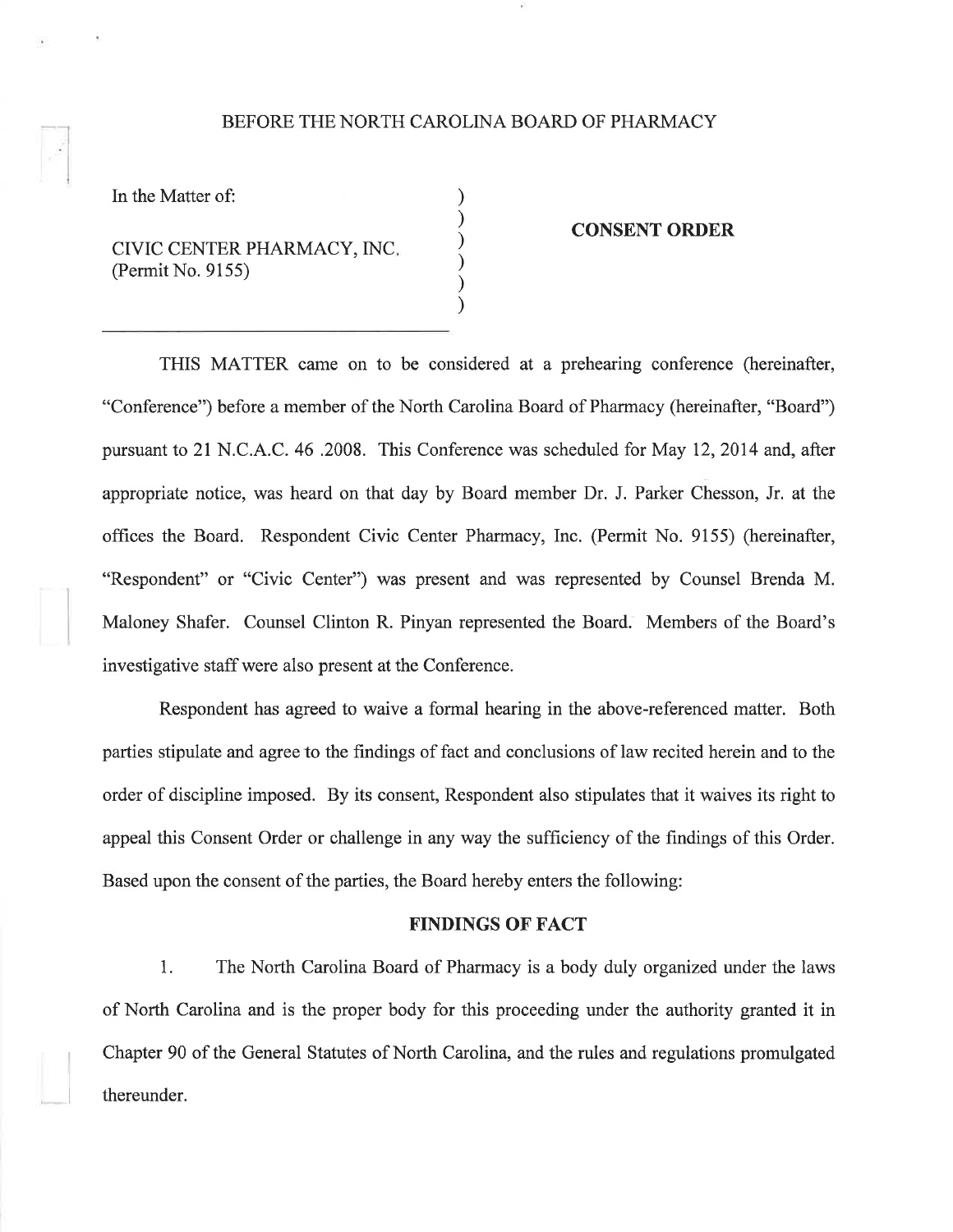2. Respondent is the holder of Permit No. 9155 from the Board and is located at 7331 East Osborn Drive, Suite 208, Scottsdale, Arizona. Respondent's out-of-state permit was issued on September 19, 2005. Respondent is and was, at all relevant times referenced to herein, subject to the rules and regulations of the North Carolina Board of Pharmacy and the laws of the State of North Carolina.

3. Between approximately January 2010 and August 2012, Civic Center filled approximately 4,700 prescriptions written by William Shuler and Thom Lobe, physicians with HCG Medical of Tulsa, Oklahoma. Approximately half of the prescriptions were for human chorionic gonadotropin (HCG), and the other half were for syringes for administering the HCG. Civic Center never frlled any prescriptions written by either Dr. Shuler or Dr. Lobe for anything other than HCG or associated syringes. Civic Center filled HCG prescriptions issued by HCG Medical for patients in 48 states (every state but Hawaii and Maine), as well as the District of Columbia and British Columbia. At the time these prescriptions were compounded, Civic Center had received an increased volume of HCG prescriptions due to its particular compounding methods. Although HCG Medical was located in Tulsa, Oklahoma and all of the prescriptions were issued from that ofhce, many of the prescriptions written by Dr. Lobe listed his address as Beverly Hills, California.

4. Between approximately September 2010 and July 2012, Civic Center dispensed approximately 180 of these prescriptions to patients in North Carolina, including approximately 90 prescriptions for HCG, which is a schedule III controlled substance in North Carolina.

5. Under the circumstances, Civic Center knew or reasonably should have known that the prescriptions were issued without a physical examination of the patients and in the absence of prior prescriber-patient relationships.

2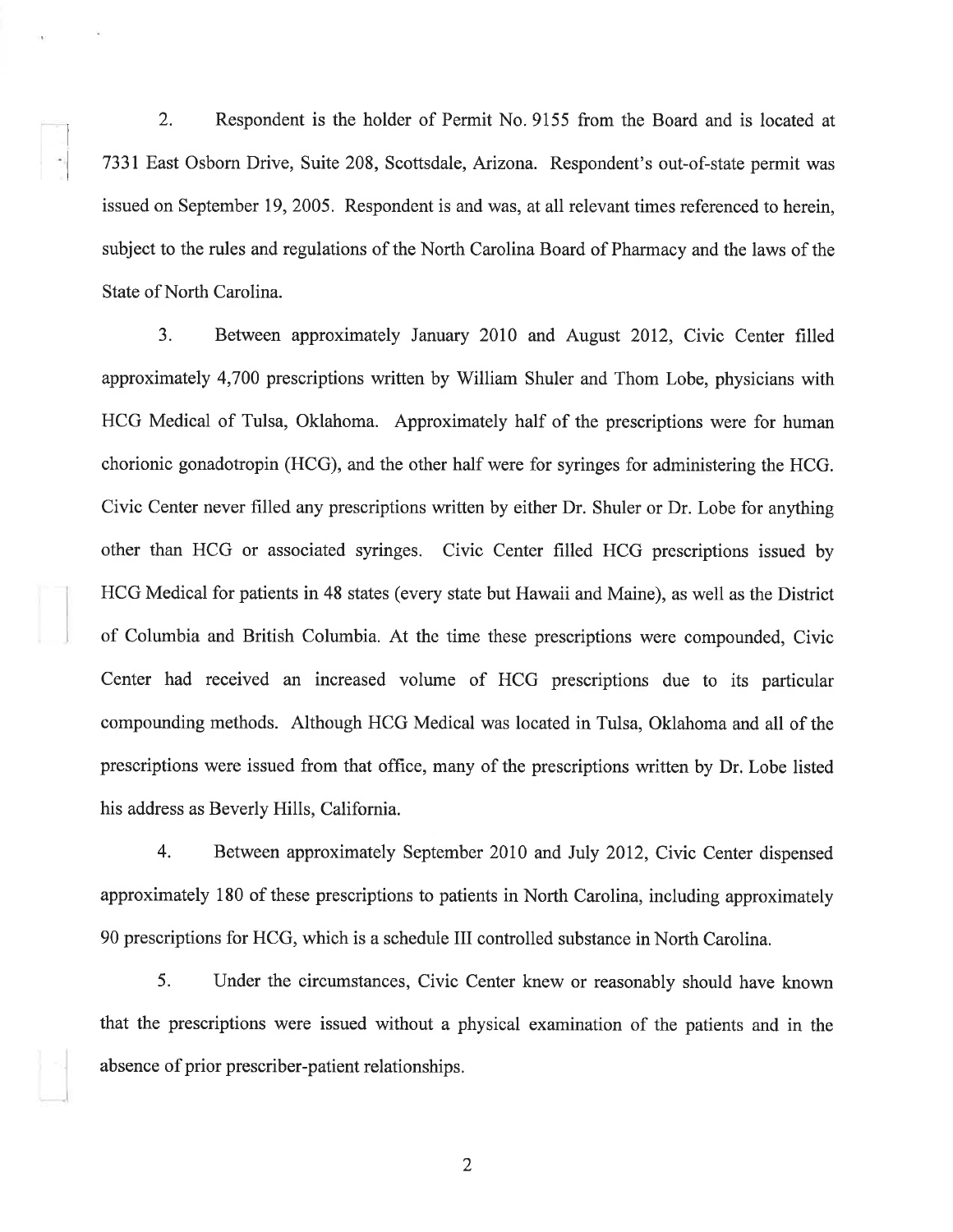6. Civic Center's current pharmacist-manager, Tenille Davis, testified that, when Civic Center began filling the prescriptions, she had concerns that the prescriptions were invalid. She raised those concerns with Ari Schafer, who was then the pharmacist-manager, and who told Davis that Schafer had contacted HCG Medical and was informed that the physicians had requested the primary care provider's records, had ordered laboratory tests and were performing physical examinations. Notwithstanding that explanation, Davis testified that she did not believe that the physicians were performing in-person physical examinations on all of the patients and that it was not reasonable for any pharmacist to believe that they were. She testified that, at the time, she believed that the physicians may have had remote encounters with the patients, which she acknowledged that she incorrectly believed were lawful and satisfied the physical examination requirements. Davis filled more than half of the prescriptions dispensed to North Carolina patients.

I

I

7. On August 8,2011, Dr. Shuler was disciplined by the State of Utah for, on multiple occasions, issuing online prescriptions for prescription medications to Utah residents. Thereafter, numerous other states disciplined Dr. Shuler for the same behavior, including but not limited to California, Illinois, Minnesota, Ohio, Tennessee, Texas and Wisconsin. Civic Center was not aware of these disciplinary actions, and Civic Center continued filling prescriptions issued by HCG Medical, including 54 prescriptions written by Dr. Shuler and hundreds of prescriptions written by Dr. Lobe after August 8,2011. Civic Center filled the majority of the prescriptions from HCG Medical prior to August 8,2011, when there were no disciplinary orders against Dr. Shuler related to his online prescribing.

8. On December 7,2012, the Board requested certain patient records from Civic Center Pharmacy that it is required to maintain and provide upon Board request. The Board sent

a J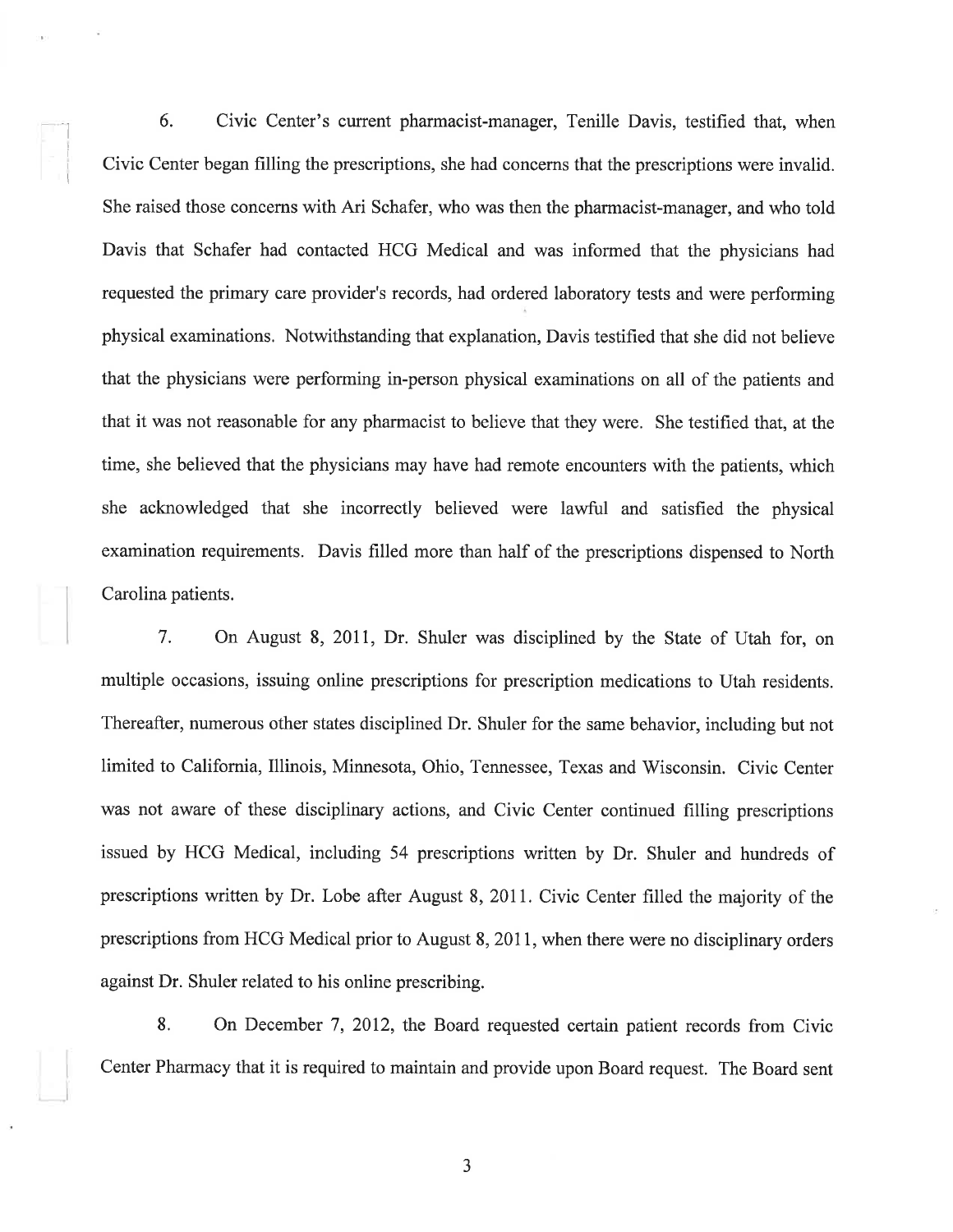the request by certified mail, to the correct address for Civic Center, and the Board received a return receipt showing that the request was received. Nevertheless, Civic Center's representative testified that Civic Center's pharmacist-manager did not personally receive the correspondence. Civic Center did not provide the requested records until March 2013, after the Board sent <sup>a</sup> notice that a prehearing conference would be held due to the failure to provide the records. Schafer was not aware of the December 7, 2012 request until he received the prehearing conference notice. Upon receiving the notice, Civic Center immediately responded and thereafter fully cooperated with the Board's investigation.

#### CONCLUSIONS OF LAW

1. All parties are properly before the Board, and the Board has jurisdiction over Respondent and the subject matter of this proceeding.

2. Respondent's conduct, as set out in the findings of fact and conclusions of law above, constitutes grounds for discipline pursuant to North Carolina General Statutes \$ 90-85.38(b) because Respondent's acts were in violation of N.C. Gen. Stat. \$g 90-85.26, 90-85.40(b) and (Ð, 90-106(c), 90-108(a)(2), 106-122(l), 106-134 and 106-134.1(a); 2l N.C.A.C. 46 .1601(b)(3) and (4),46 .1607(b)(2), (c) and (d),46.1801 and 46 ,1805; and Arizona Administrative Code R4-23-404(E) and (F).

3. Respondent admits that the conduct in this matter constitutes sufficient grounds for disciplinary action on its permit under N.C. Gen. Stat.  $\S 90-85.38(b)$ .

4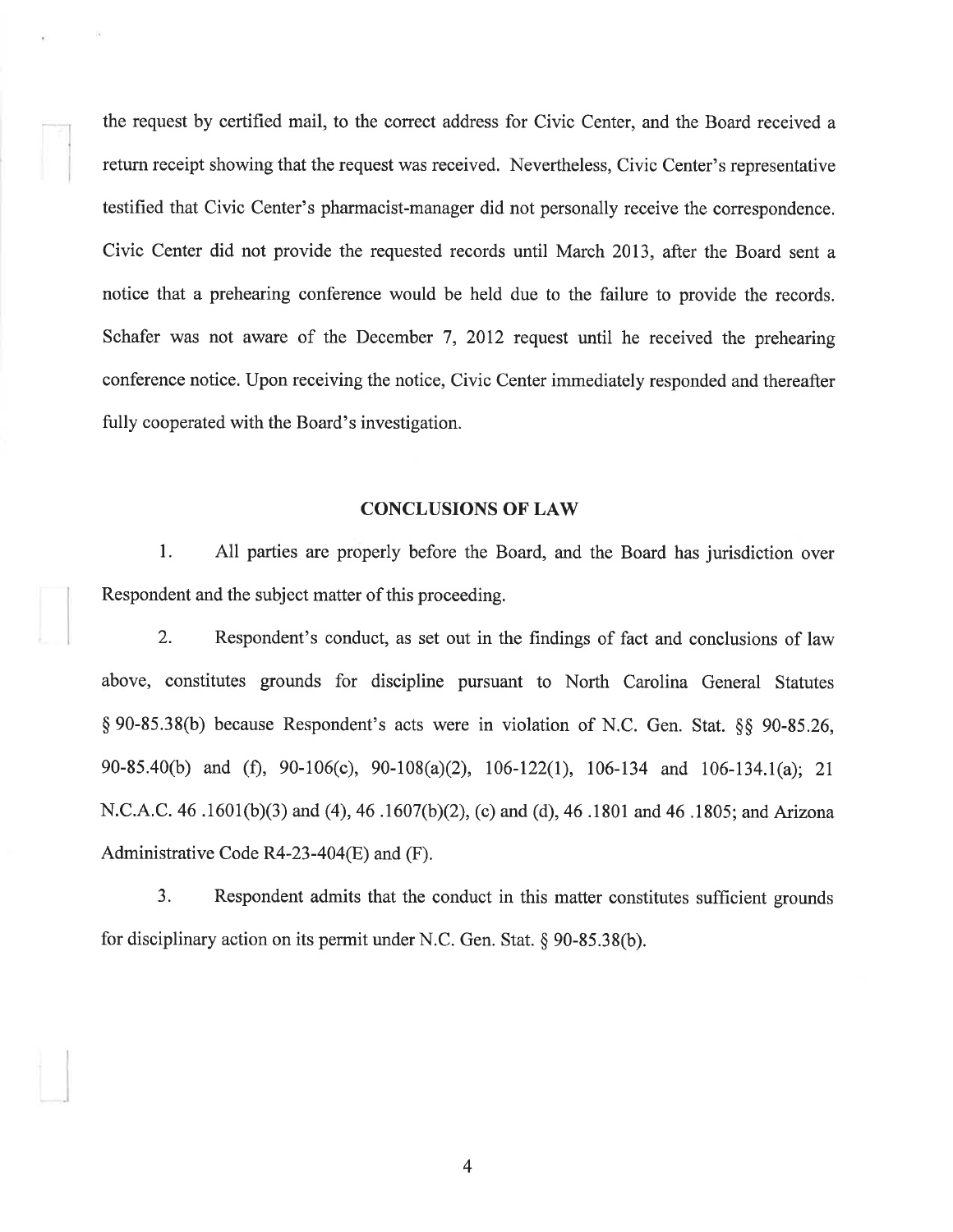#### CONCLUSIONS REGARDING DISCIPLINE

Based upon the foregoing, and with the consent of the parties, IT IS THEREFORE ORDERED that the permit of Respondent Civic Center Pharmacy, Inc., Permit No. 9155, is hereby SUSPENDED indefinitely. The suspension is stayed INDEFINITELY upon the following conditions:

1. Respondent shall violate no laws governing the practice of pharmacy or the distribution of drugs; and

2. Respondent shall violate no rules or regulations of the Board, including but not limited to 21 N.C.A.C. 46. 1801.

If Respondent fails to comply with any terms or conditions of this Order, the stay of Respondent's suspension shall be terminated and Respondent may be subject to additional disciplinary action by the Board.

This the  $\underline{\hspace{1cm}}\left[\underline{\hspace{1cm}}\right]$  day of  $\underline{\hspace{1cm}}\left[\overline{\hspace{1cm}}\right]\hspace{1cm}u\overline{\hspace{1cm}}\hspace{1cm}}\right]$ , 2014.

NORTH CAROLINA BOARD OF PHARMACY By: Jay W. Campbell, IV

**Executive Director**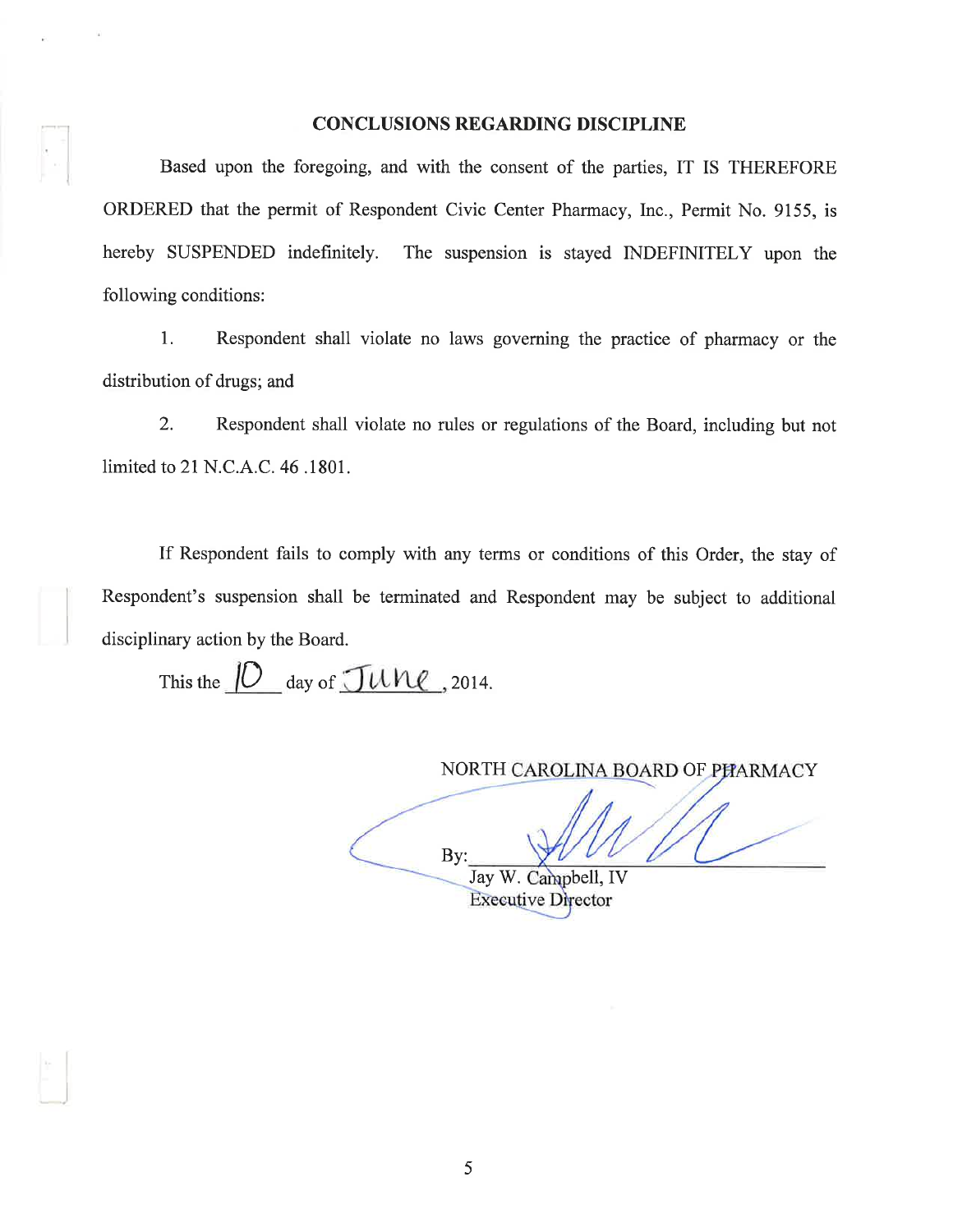Civic Center Pharmacy, Inc. has full knowledge that it has the right to a formal hearing, at which it would have the right to be represented at its expense by counsel, in this matter. The undersigned freely, knowingly and voluntarily waives such right by entering into this Final Consent Order. The undersigned understands and agrees that by entering into this Final Consent Order, she certifies that she has read the foregoing Final Consent Order and that Civic Center Pharmacy, Inc. voluntarily consents to the terms and conditions set forth therein and relinquishes any right to judicial review of Board actions which may be taken concerning this matter. The undersigned further understands that should Civic Center Pharmacy, Inc. violate the terms and conditions of this Final Consent Order, the Board may take additional disciplinary action. The undersigned understands and agrees that this Final Consent Order will not become effective unless and until approved by the Board. The undersigned understands that Civic Center Pharmacy, Inc. has the right to have counsel of its choice review and advise it with respect to its rights and this Final Consent Order, and represents that it enters this Final Consent Order after consultation with its counsel or after knowingly and voluntarily choosing not to consult with counsel.

The undersigned certifies that its agent executing this Final Consent Order is duly authorized to accept the Final Consent Order on behalf of Civic Center Pharmacy, Inc., and to bind the permit holder.

### ACCEPTED AND CONSENTED TO BY

CIVIC CENTER PHARMACY, INC (Permit No. 9155)

 $Tenil|e$   $DaviS$   $Date [b]14$ By: Trun pano  $T{\text{title:}}$  Pharmau, Manager I STATE OF HIPLONO

MARCOLL COUNTY

I, the undersigned Notary Public of the County and State aforesaid, do hereby certify that personally appeared before me this day, and each acknowledged the due execution of the foregoing document:  $\Omega$   $\Omega$ 

Date:  $|0|$ 



otary T'  $\infty$ 

My commission expires:  $\frac{\theta}{Q}$